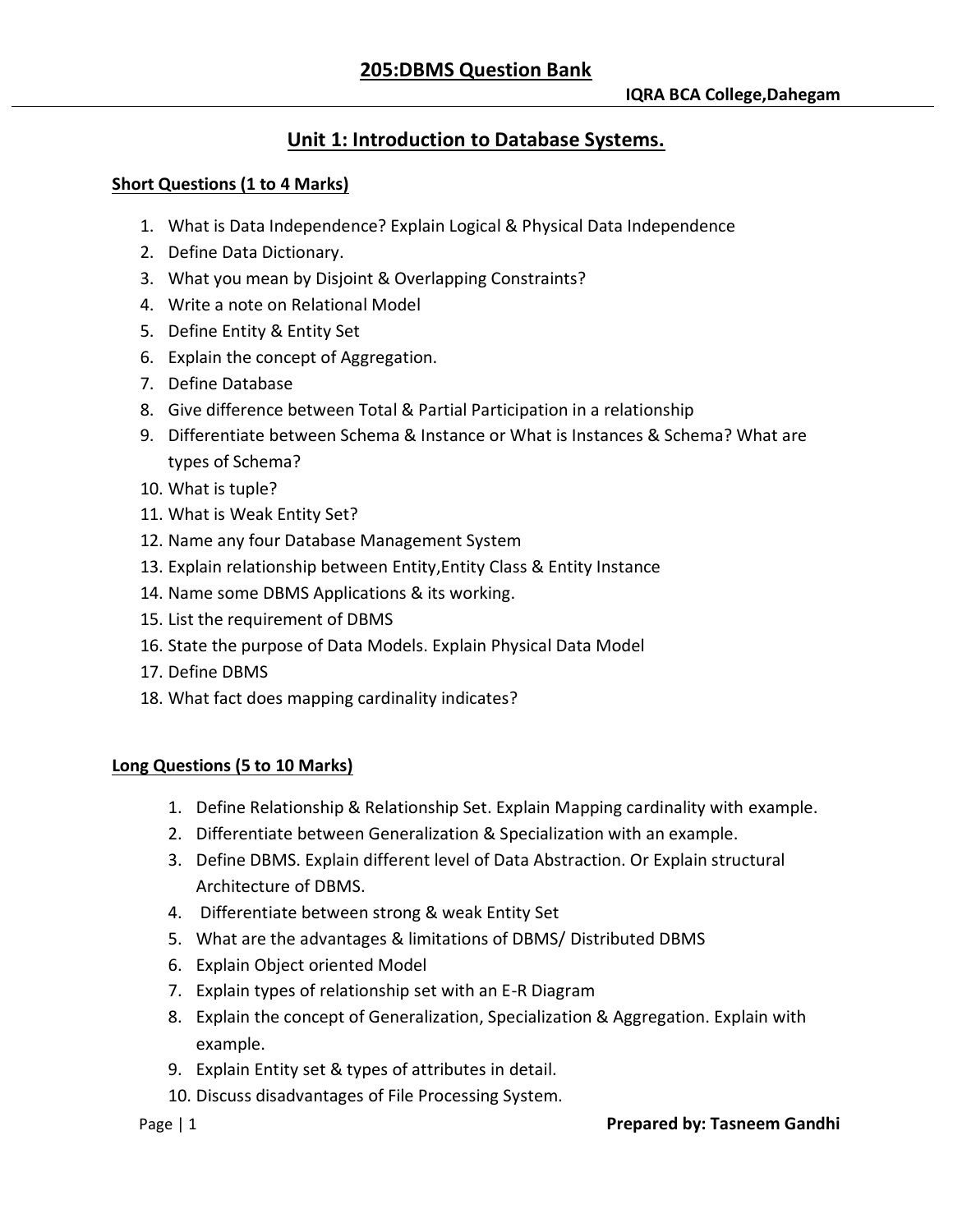- 11. What are difference between File Processing System & DBMS
- 12. Short Note: Record Based Data Model
- 13. Difference between Network & Relational Data Model
- 14. Write a note on Data Independence / Compare Physical & Logical Data Independence
- 15. Write a note on Relational Model
- 16. Compare following (i) File base system & DBMS (II) Logical & physical level of DBMS
- 17. Design a Generalization & Specialization Hierarchy for different Accounts of Banks
- 18. Explain Relational, Network & Hierarchical Model

# **Unit 2: Concepts of DBMS.**

## **Short Questions (1 to 4 Marks)**

- 1. Define DDL, DCL,DML & TCL commands.
- 2. What is difference between Drop table & Truncate table command?
- 3. What is difference between Full FD & Partial FD?
- 4. What do you mean by closure of a set of FD?
- 5. What is Data Manager? List responsibilities of Data Manager.
- 6. What is difference between Trivial & Non-Trivial Dependency?
- 7. Explain Prime & Non-Prime attributes.
- 8. What is the purpose of Storage Manager?
- 9. Give the general Form of Query. Or What is Query?
- 10. Define Functional Dependency.
- 11. State difference between Delete & Drop
- 12. What is SQL? Why is it important?
- 13. What is Data Manipulation?
- 19. List the functions of File Manager.
- 14. What is System R?
- 15. What is Default Value Constraint? How to define it?
- 16. What is Query Processor?
- 17. What is Transitive FD?
- 18. What is difference between ALTER & UPDATE command?
- 19. What is difference between Table level & Column level constraints?
- 20. List out rules derived from Armstrong's Axioms.
- 21. Is it possible to change the structure of existing View?if yes then how?
- 22. Give List of Various types of Join
- 23. What is difference between IN & = operator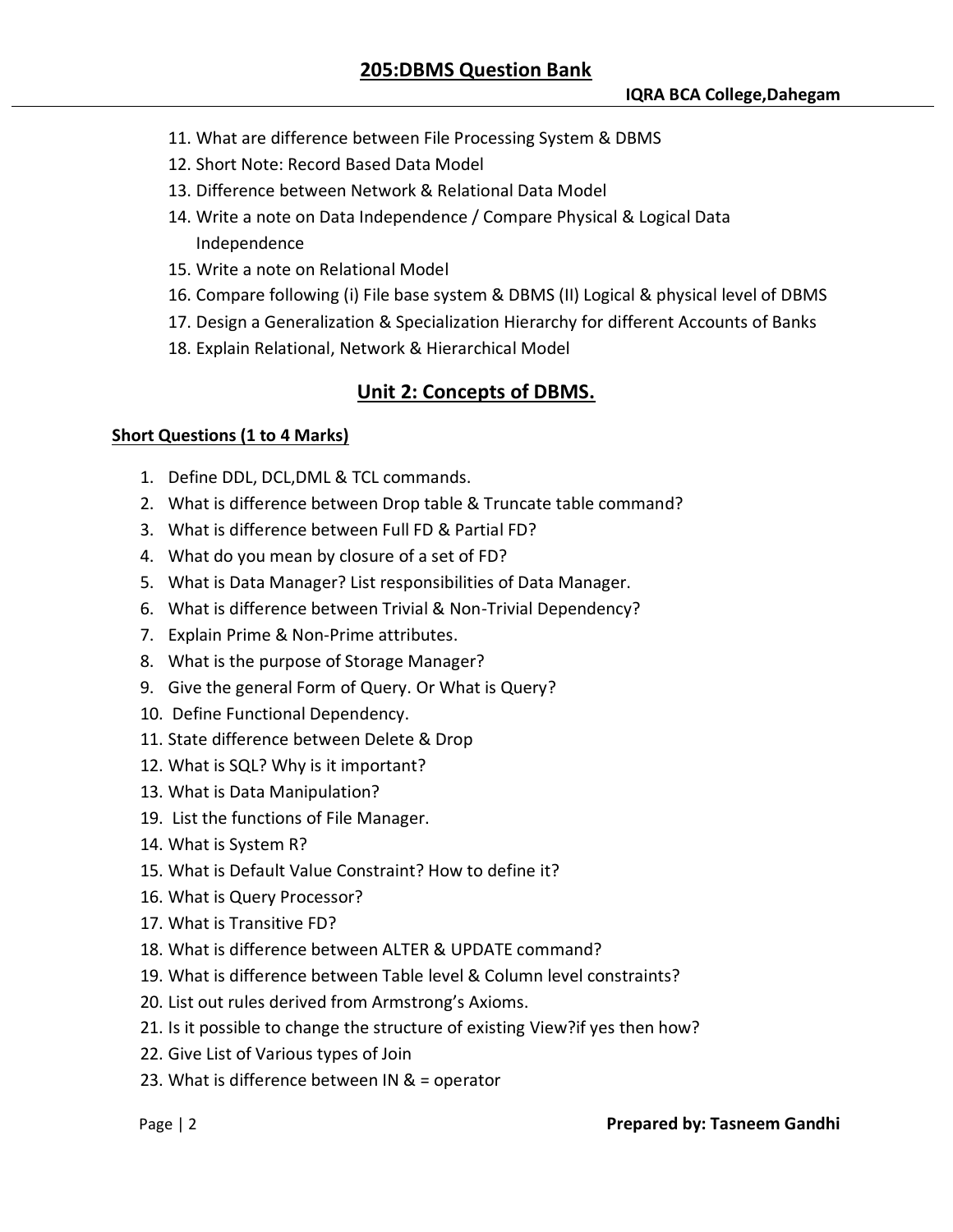- 24. Explain sum() function with an example
- 25. Explain like operator in SQL
- 26. What is Multi-valued Dependency?

## **Long Questions (5 to 10 Marks)**

- 1. What is FD? Explain types of FD with an example
- 2. Explain DDL & DML. Explain all the commands of these two categories.
- 3. List and explain Armstrong's Axioms
- 4. What is DBA? Explain responsibilities of DBA
- 5. Explain the components of DBMS
- 6. List the responsibilities/ Functions of Data Manager
- 7. Explain types of Database Users
- 8. What is DBA? How DBA can hide various levels & kinds of complexity from Database users?
- 9. Explain Trivial & Non-Trivial dependency with example
- 10. What is Data Dependency & Fuynctional Dependency? Describe their difference and functionality.
- 11. Short Note: (i) Data Consistency (II) Data Integrity & Security
- 12. Explain TCL
- 13. What is DDL? How it is different from DML? Briefly explain guidelines for creation of table.
- 14. Explain Data Manager
- 15. What is JOIN? Explain various types of Join with an example
- 16. What are Nested Queries? Explain with example.
- 17. E-R Diagram : School Management System
- 18. E-R Diagram : Library Management System / Online Library Management System
- 19. E-R Diagram : Online Ticket Booking System
- 20. E-R Diagram : Online Banking System
- 21. E-R Diagram : Departmental Store Management System
- 22. E-R Diagram : Sports Team Management System
- 23. E-R Diagram : Shopping Cart System
- 24. E-R Diagram : Hospital Management System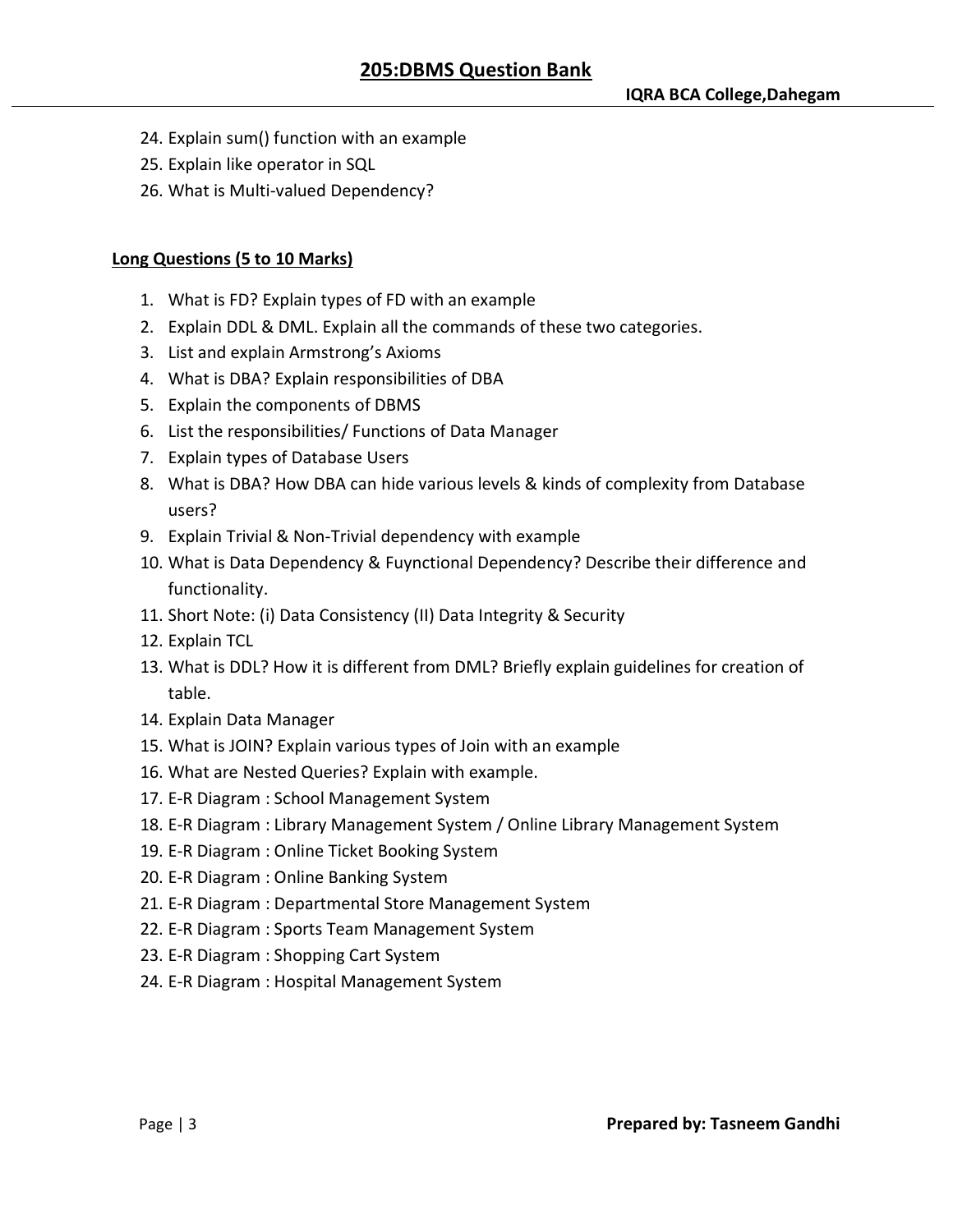# **Unit 3:Types of Keys & Data Integrity**

## **Short Questions (1 to 4 Marks)**

- 1. What is Referential Integrity? How can we achieve it?
- 2. What do you mean by candidate key?
- 3. Define Domain
- 4. Difference between Partial Key & Primary key
- 5. What is Domain Integrity?
- 6. What is usage of Foreign key? Explain with example
- 7. How Data Integrity can be maintained?
- 8. Difference between Candidate Key & Primary key

## **Long Questions (5 to 10 Marks)**

- 1. Write a note on various Integrity Constraints. Or Explain Database Integrity & its Types
- 2. List and explain all the keys & their significance.
- 3. Explain Referential Integrity Constraint. Explain Unique key constraint. Is Unique+Not Null is same as primary key or not? Justify
- 4. Explain Super key, Candidate key, Primary key and Composite Key with an example.

## **Unit 4:Normalization**

## **Short Questions (1 to 4 Marks)**

- 1. Define Data Redundancy
- 2. Define Boyce Codd Normal Form
- 3. In which condition you need to De-normalize the database?
- 4. What is the use of Canonical Cover during Normalization?
- 5. How redundancy can be reduced?
- 6. What is Inconsistent value problem? Include an example not used in text.
- 7. What is Normalization?
- 8. What is FD? Which FD is achieved in 2<sup>nd</sup> Normal Form?
- 9. Give example of decomposition which is loss less but not dependency preserving

## **Long Questions (5 to 10 Marks)**

1. What is the significance/purpose of Decomposition/Normalization? Explain BCNF in detail.